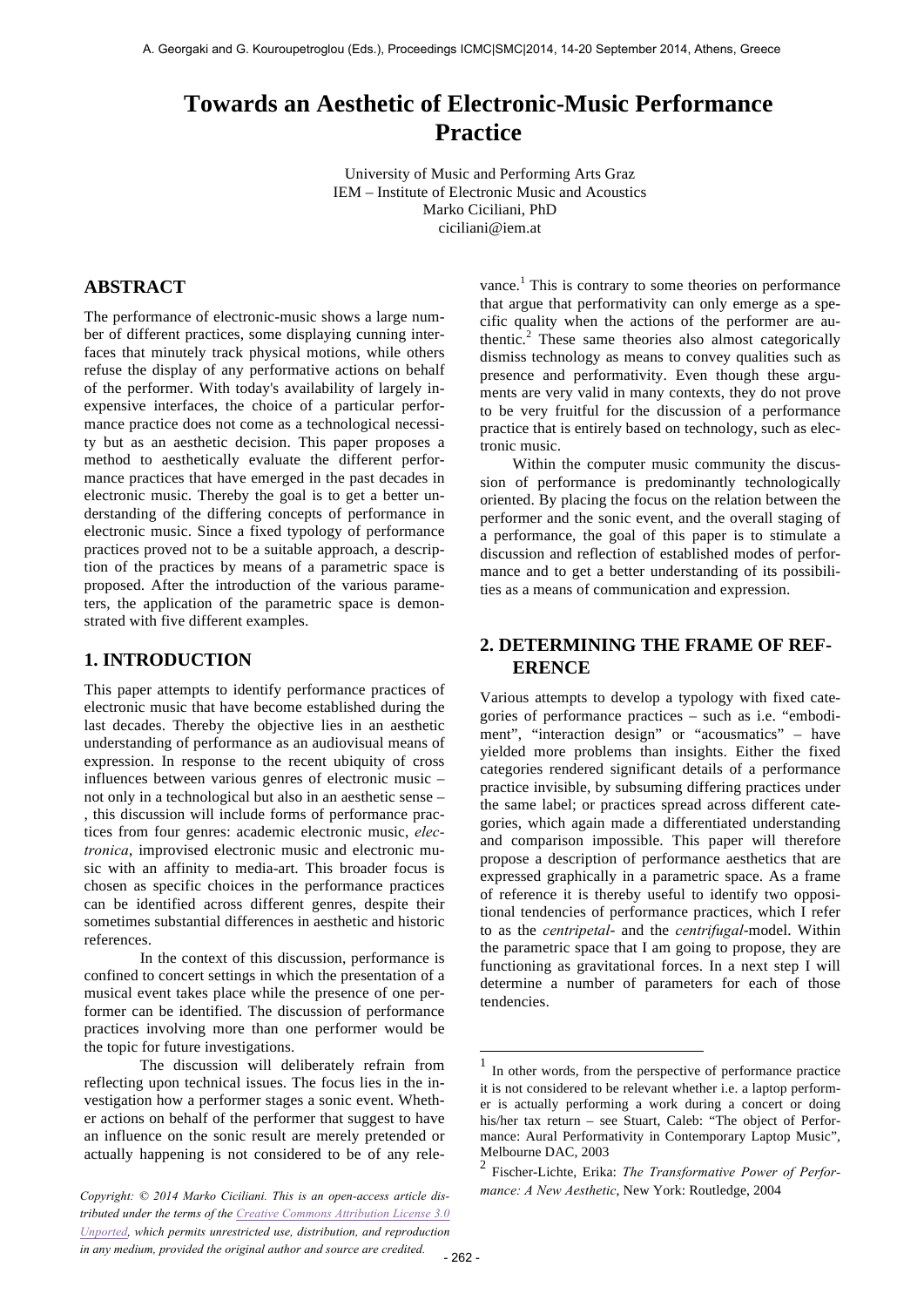The *centripetal*-model is characterized by:

- a *centripetal* disposition, meaning that the performer is at the center of attention;
- visibility of performer;
- high transparency of bodily action and sonic reactions;
- events that can be related to the physical actions of the performer;
- sound sources in the direction of the performer:
- correspondence of body and sound;

The *centrifugal*-model is characterized by:

- a *centrifugal* disposition; the performer functions as a controlling rather than enacting entity;
- performer is in a rather hidden position;
- little or no correspondence between actions and sonic results;
- there is no causal connections between the performer's actions and the occurring events;
- sound sources are decentralized and/or spread out;
- independence between the performer's body and sound;

Historic examples of the *centripetal*-model are practically all traditional instruments. With them, there is always a direct connection between the performer's actions and the sonic results. Also the sound source is at the position of the performer. In this model, the instrument tends to be *anthropomorphic* in the sense that it functions as a surrogate of human sounds. The only traditional instrument which has *centrifugal* characteristics is the church organ. Here the performer is often invisible, and his or her actions cannot be compared to the sonic result. Due to the reverberant acoustics of most churches, the sound source is also dispersed throughout the space. It is interesting to note that the church organ's function has always been to represent divine power, hence it makes sense that it does not carry *anthropomorphic* characteristics.

A more recent historic example of a centrifugalmodel is acousmatic music. Even though the early generation of *musique concrète* composers deliberately rejected all traditional models of performance, I contend that concerts of acousmatic music constitute a performerbased performance practice. With this practice the performer is usually not in an exposed position (behind the mixing board) and there is little  $-$  if any  $-$  correspondence between the performer's actions and the sonic results. Also the *acousmonium* – the instrument *par* excellence for acousmatic music – disperses the sound throughout the space. The influence of the performer is characterized by exercising control over the events but he or she does not act as an agent that produces the sounds in the moment of the performance.

As a historic note I would like to mention that the *centripetal* and the *centrifugal*-model can be related to the two different Greek myths of the origin of music. According to Pindar music was created by Athena when she invented the aulos. When Perseus decapitated Medusa her sister Euryale cried out in horror. Athena was so moved by her vocal utterance that she invented the aulos in order to imitate that sound. According to this myth, music was invented in order to imitate the human voice, therefore it is *anthropomorphic*. 3

According to Homer music was invented by Hermes. The myth tells that while Hermes was taking a rest during one of his voyages he observed a turtle passing by. It struck him that the tortoiseshell could function perfectly as a resonating body. He then invented the lyra which he gave to Apollo. In this myth there is no direct connection between a human expression and music, rather the tortoiseshell's aptitude as a resonating chamber refers to sound as it manifest itself in nature.

It is interesting that acousmatic music refers to the pythagorean tradition<sup>4</sup> which understands music as part of a cosmic order and therefore not as an expression of human affect.

# **3. SELECTION OF PARAMETERS**

#### **3.1 The First Group**

The first group of parameters is derived from characteristics of the *centripetal* model:

- **body** is the performer's body clearly exposed and visible?
- *presence* is the performer's presence prominent as part of the performance?
- *embodiment* is there a strong correlation between the performer's bodily actions and the sonic result?
- **transparency** is there a strong readability between the performer's actions and the sonic result?

The first parameter is self-explanatory.

### *3.1.1 Presence*

The second parameter deserves more explanation as there are various sorts of *presence* that can be identified. In general, *presence* refers to a perception of the performer that is perceived as intense and auratic. As this quality is rather hard to grasp, I would like to differentiate between so-called *authoritarian* and *personal* presence.

The former refers to the appearance of the performer as the author of the artistic event, hence the artistic idea is not only present as sound organization but is personified by a human agent acting as author. This implies that a congruence is assumed between the actions and the artistic intentions. The performer enacts an artistic idea.

*Personal* presence results in physical and/or psychological identification of audience members with the performer. Physically this can take place on a neu-

1

<sup>3</sup> Wisskirchen, Hubert: *Musik und Sprache*, PDF accessed on March 29, 2014, p.23 [http://www.wisskirchenonline.de/downloads/arbeitsbuch3.pdf]

<sup>4</sup> Schaeffer, Pierre: *Traité des Objets musicaux*, Paris: Seuil, 1966, page 91ff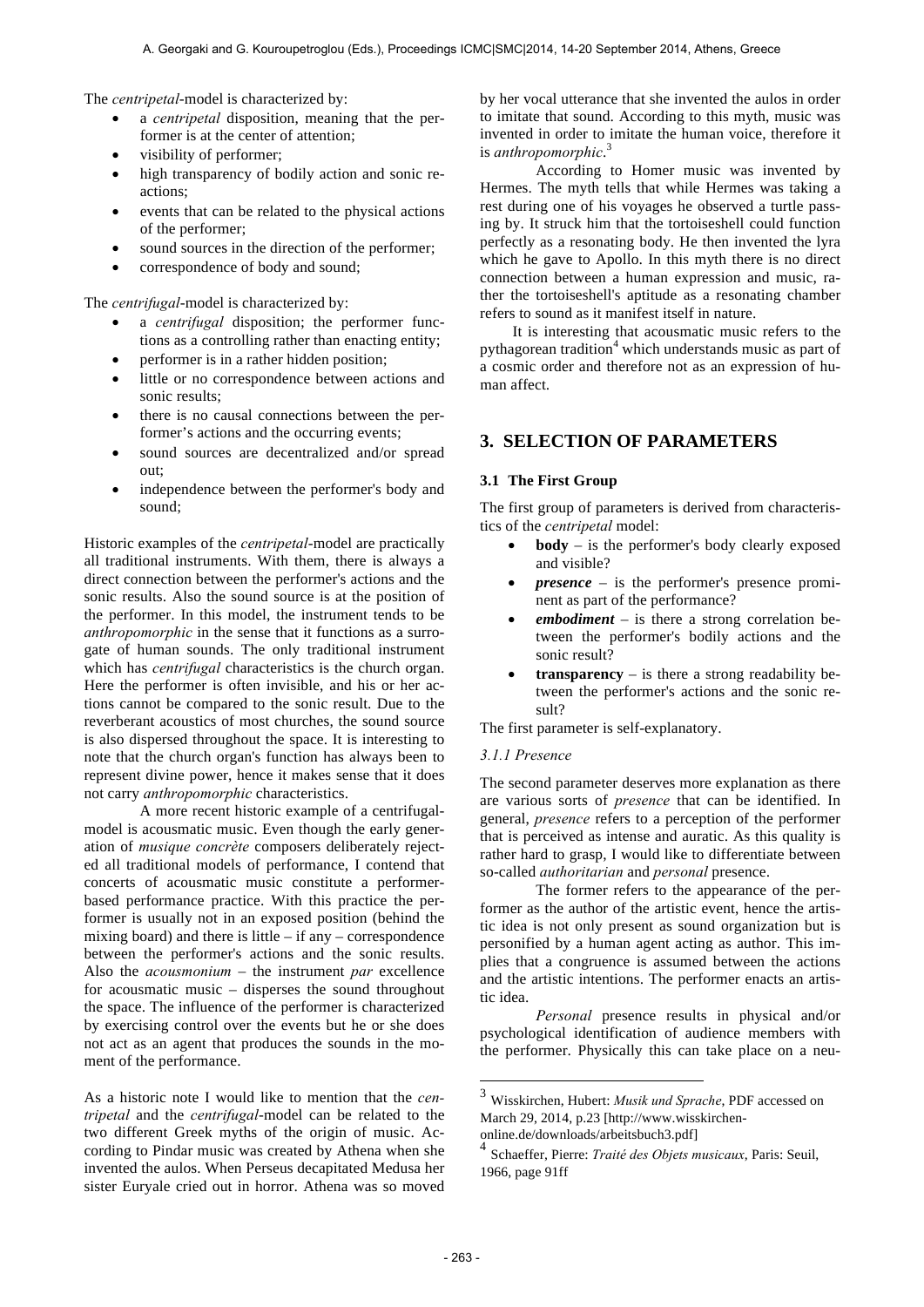ronal level. Part of the human nervous system consists of so-called mirror neurons that show the same activity when a bodily motion is performed as when the same motion it is observed when being performed by another person.<sup>5</sup> This means that when an audience member observes a person on stage, he or she physically coexperiences the actions on stage. Obviously, this is more relevant when the performers are making use of large gestures.

On a psychological level identifications of the audience with the performer can happen in a similar way as they are known to take place with motion pictures. Commonly this is referred to as the *Persona.* This process of identification cannot be generally applied to all performance situations, as it depends on whether the performer conforms to a set of cultural and discoursedependent values.<sup>7</sup> However, it can be assumed that processes of identification are also taking place in musical performance situations. A person in the audience can react sympathetically to a performer or the contrary, which results in a different effect of presence.

#### *3.1.2 Embodiment*

In general terms *embodiment* refers to the application of *embodied* as opposed to cognitive knowledge. When playing traditional instruments *embodied* knowledge plays a significant role as it would be impossible to apply the necessary fine motor skills if all motions were consciously reflected.<sup>8</sup> In the context of the performance practice of electronic music *embodiment* takes place when there is a very intimate connection between the physical actions of the performer and the reaction of the technology.

#### *3.1.3 Transparency*

This parameter refers to whether the chosen mode of performance actively tries to create transparency as to how actions relate to results. If a strong *embodiment* is present, this will usually also yield strong transparency. However, as it will become evident with the examples further below, transparency can exist independently of *embodiment*, therefore it is useful to keep those parameters separated.

#### **3.2 The Second Group**

-

The second group of parameters is derived from characteristics of the *centrifugal* model:

**- space (centered/expanded)** – is the sound source located in proximity of the performer (centered) or is it spread out throughout the performance space (expanded)?

**- mediatization** – are there sounds that occur independently of any actions on behalf of the performer?

**- camouflage** – does the chosen performance mode consciously hide the performer's actions from the view of the audience?

#### *3.2.1 Space (centered/expanded)*

As outlined above it is characteristic of the *anthropomorphic centripetal*-model that the sound source is in proximity of the performer. If the sound source is dissociated from the performer it conforms to the centrifugalmodel. As it supports the performers *presence* if the sound is centered at his/her location, this parameter is positioned at the opposite position of the parameter *presence.*

#### *3.2.2 Mediatized*

If there are sounds that clearly do not show any relation to the actions of a performer, and they occur as if they could have been preproduced, this is referred to as *mediatized.* This indicates that the sound could have been produced at a different time and that the sound was played back during the performance. This parameter is positioned at the opposite pole of the parameter *Embodiment*. While *Embodiment* indicates the tight connection between the performer's body and the sounds, *mediatized* events are completely independent of it.<sup>9</sup>

#### *3.2.3 Camouflage*

Camouflage is the opposite of the parameter *Transparency*. Why introduce it as a separate parameter? Several performance practices can be found that actively and consciously try to hide the actions from the audience or to dissociate the actions from the results, as for example performances by Toshimaru Takamura, who deliberately sets up his equipment in such a way that his hands are not visible to the audience. Therefore it seemed insufficient to describe this as a mere absence of transparency. This parameter was introduced in order to indicate that camouflaging decisions were explicitly taken.

#### **3.3 Visual Extentions**

This last parameter refers to all sorts of technological visual extensions, like video projections or sound objects. They can take a centripetal or centrifugal function. Therefore this parameter has been positioned between the aforementioned two groups, opposite to the parameter *body*.

#### **3.4 Arrangement of the Parametric Space**

The eight parameters are arranged in the parametric space as displayed in *Figure 1*.

1

<sup>5</sup> Iacoboni, Marco; Woods, Roger P.; Brass, Marcel; Bekkering, Harold; Mazziotta, John C.; Rizzolatti, Giacomo (1999). "Cortical Mechanisms of Human Imitation", *Science* 286 (5449), page 226–252

<sup>6</sup> Shail, Robert: *Studying Film Stardom: Methods and Debates* http://www.academia.edu/1019677/Studying\_Film\_Stardom\_M ethods\_and\_Debates  $[06/26/2013]$ 

<sup>7</sup> Lüneburg, Barbara: *A holistic View of the Creative Potential of Performance Practice in contemporary Music*, London: Brunel University, Dissertation, 2013, page 45-72

<sup>8</sup> Kim, Jin Hyun: "*Emboyment* musikalischer Praxis und Medialität des Musikinstruments" in: Harenberg, Michael et al.: *Klang (ohne) Körper*, Bielefeld: Transcript, 2010, page 105-118

<sup>9</sup> see Croft, John: "Thesis on Liveness" in: *Organised Sound,* Cambridge: Cambridge University Press, 12(I), 2007 p 59-66, Crofts understanding of liveness can be understood as a description of the axis comprising *mediatization* and *embodiment*.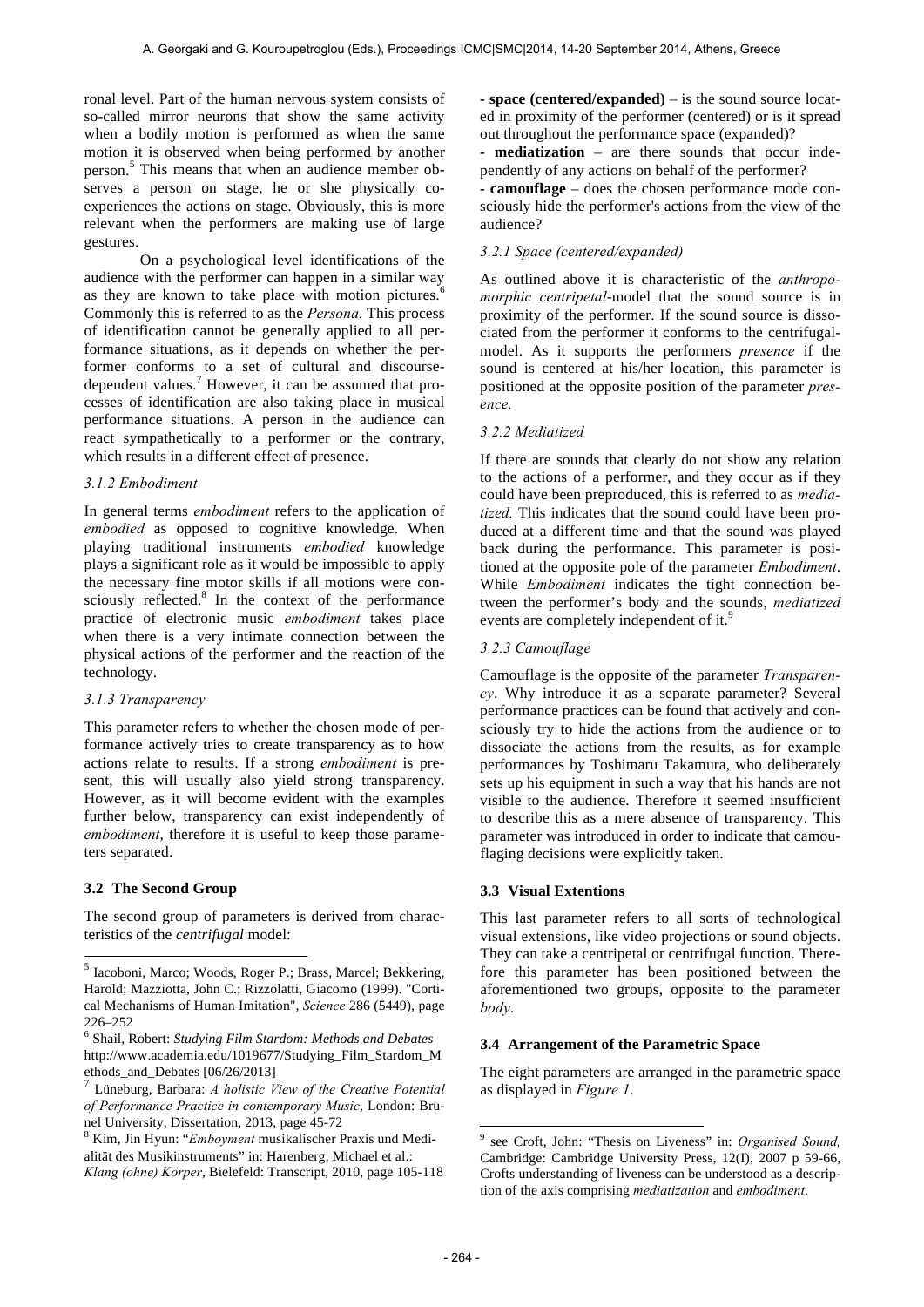

**Figure. 1** distribution of parameters in space

# **4. EXAMPLES**

l

I would like to demonstrate the application of the parametric space by means of a number of differing examples. When possible, I included links to Youtube videos so that the discussed examples can be easily accessed.

### **4.1 Acousmatic Performance Practice**

This example refers to standard acousmatic performances. Since my contention that acousmatic music is a performance practice has been questioned, due to the historic rejection of any performative displays by acousmatic composers, I would like to emphasize that especially the use of *acousmoniums* has been established as a performative art in itself. This is evident seen that in Belgium or Austria there are even courses and competitions for the performance of works on acousmoniums.<sup>10</sup>

As an example for an acousmatic performance practice, I would like to refer to a short documentation of Thomas Gorbach's *Trilogy* (1999) which is performed by the composer: http://www.youtube.com/watch ?v=g4esZqEnyas (accessed on March 29, 2014).

The clip shows that the performance space is darkened except for the area around the mixing-board, which is also the position of the performer. Even though he is in the back of some of the audience members, he is physically visible and present. The music is dispersed throughout the performance space. The actions of the performer can be related to spatial movements but not to the creation of the sounds themselves. In that sense the actions are not particularly transparent. Even though the place where the performer is positioned is the brightest in the space, the setup suggest a concealment of actions. I propose the distribution of parameters as displayed in *Figure 2* to describe this situation.







**Figure. 3** parametrized space for the performances of Francisco Lopez

#### **4.2 Francisco Lopez**

I would like to include a second example in the tradition of acousmatic music, namely of the performance practice of Francisco Lopez. As it is well known and also documented in the following clip http://www.youtube. com/watch?v=pWvLvN5T-lI, (accessed on March 29, 2014) Lopez encourages the audience to wear blindfolds during his performances. At the beginning of the concert event he usually introduces himself to the audience, explains what he is about to do and why he finds it appropriate for his music to be listened to without any visual distraction. By presenting himself as the author and the performer, and explaining the necessity for his particular performance setup, he gains a strong presence.

<sup>10</sup> See for Belgium: Concours de Spatialisation "Espace du Son" http://www.musiques-recherches.be [31.03.2014]; for Austria: Electroacoustic Music Festival Vienna http://www.theelectroacousticproject.at/index.php?gr\_id=10&k \_id=106 [31.03.2014];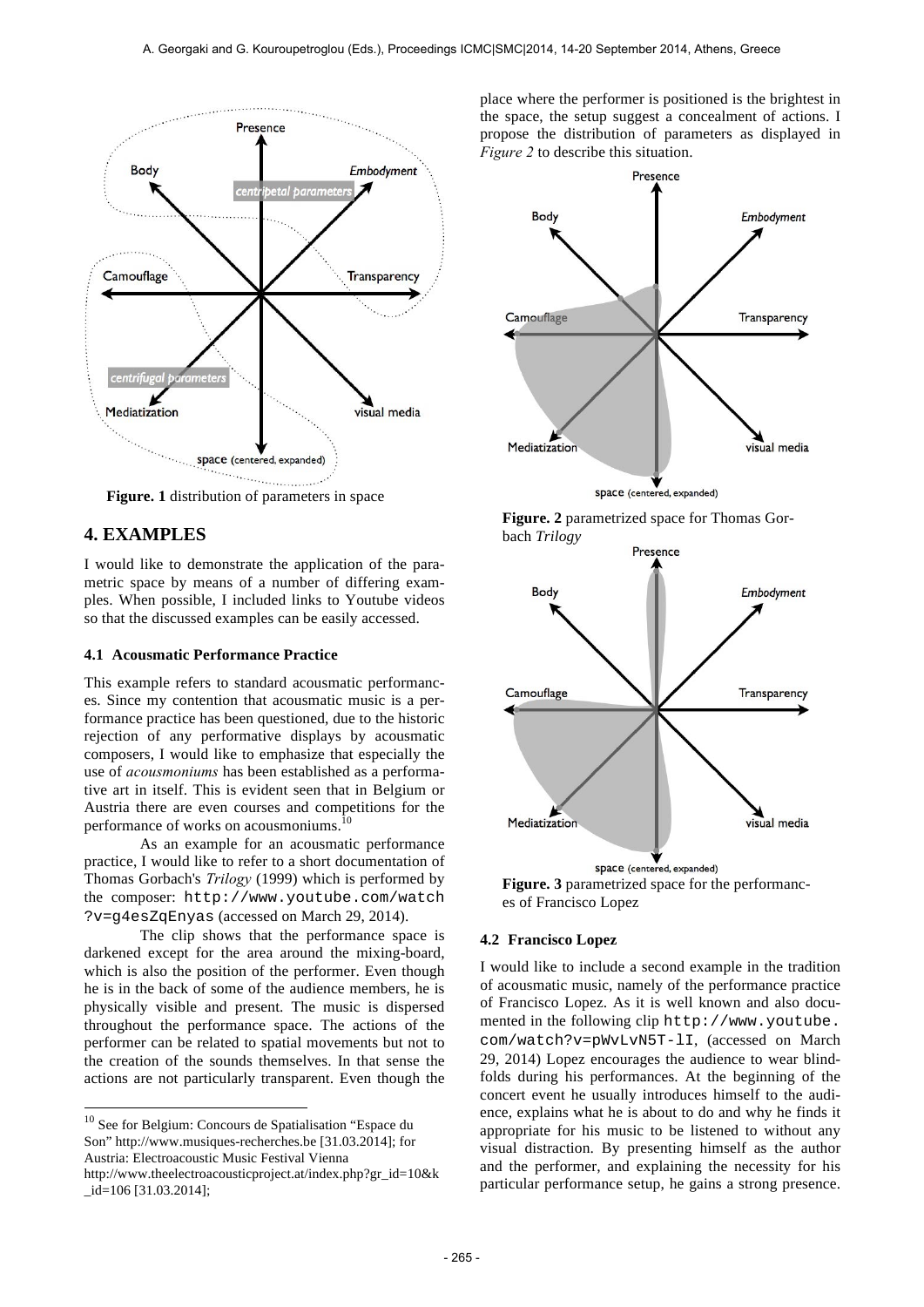I consider his introduction to the audience the actual beginning of the performance although no sound of the program was yet played. He nevertheless creates a specific aura that has a strong influence on how his music might be perceived. For the rest of the performance he is completely invisible, even for the audience members who do not choose to put on blindfolds. This is because he normally sets up the seating in a circular manner while positioning himself in the center, in the back of all audience members. I propose the distribution of parameters for his performance practice as displayed in *Figure 3*. It shows strong resemblance with the acousmatic model, but reflects the special presence he set up at the beginning of the event.

#### **4.3 Laetitia Sonami**

Sonami's performances are in many ways the opposite of the acousmatic performance practice. As an example I am referring to this clip from one of her performances: http://www.youtube.com/watch?v=ngygk20 M1pI (accessed on March 29, 2014). The event is very focussed on her physical appearance as a performer. Her interface – the so-called Lady's Glove – is highly *embodied*, the gestures are readable and can easily be related to changes in the sounds. I propose the distribution of parameters as displayed in *Figure 4* to describe this performance practice.



es of Laetitia Sonami

#### **4.4 Thor Magnusson**

l

The next example is from a live-coding performance of Thor Magnusson: http://www.youtube.com/ watch?v=04TcXlC9IBw (accessed on March 29, 2014). In live-coding computer musicians generally refrain from using any additional interfaces apart from an ASCII keyboard and a computer mouse. The music is created by typing code and compiling it in real time. <sup>11</sup> Typically the computer monitor is projected on a screen

so that the audience can follow the process of typing commands and evaluating them. Alike to many other laptop performances, this type of presentation is sometimes criticized as it emphasizes the technological aspect of computer music that may not be accessible to laymen. However, the conscious rejection of additional interfaces tries to strip the performance of all unnecessary accessories and presents the creation of music in its bare form: in this case the typing of code.

By projecting the code on a screen, the process is very transparent. The performer is clearly present but not in any *embodied* relationship to the interface or the sounds. Even though the display of code closely correlates to the sonic events, the compiled code blocks function as on/off switches, rather than suggesting that the sound is created and shaped in that very moment. Therefore I ascribe a strong mediatized quality to this aspect of the performance practice. I propose the distribution of parameters as displayed in *Figure 5*.



**Figure. 5** parametrized space for the Live-Coding performances of Thor Magnusson

#### **4.5 Alvin Lucier**

As a last example I would like to pick a historic work that in my view still manifest one of the most radical redefinitions of performance practice: Alvin Lucier's *Music for a Solo-Performer* from 1965. I am referring to the following performance by Ninoska Berdichevsky: http://www.youtube.com/watch?v=zlFMAxX U03U (accessed on March 28, 2014).

In this piece brain-waves are measured by means of EEG electrodes that are attached to the performer's scalp. For the piece to become audible, so-called alpha waves have to be detected that have a frequency between 8 and 12 Hz. The EEG responds by replicating the brain activity with voltage changes that are then applied to transducers, small loudspeakers or other vibrating devices that incite several percussion instruments distributed throughout the space. Brain waves of such a slow frequency only occur when the person is in a very relaxed state, almost in a state of meditation. Therefore this piece

 $11$  iXi is a language specially developed for live coding that is used by Magnusson http://www.ixi-audio.net/ [31.03.2014]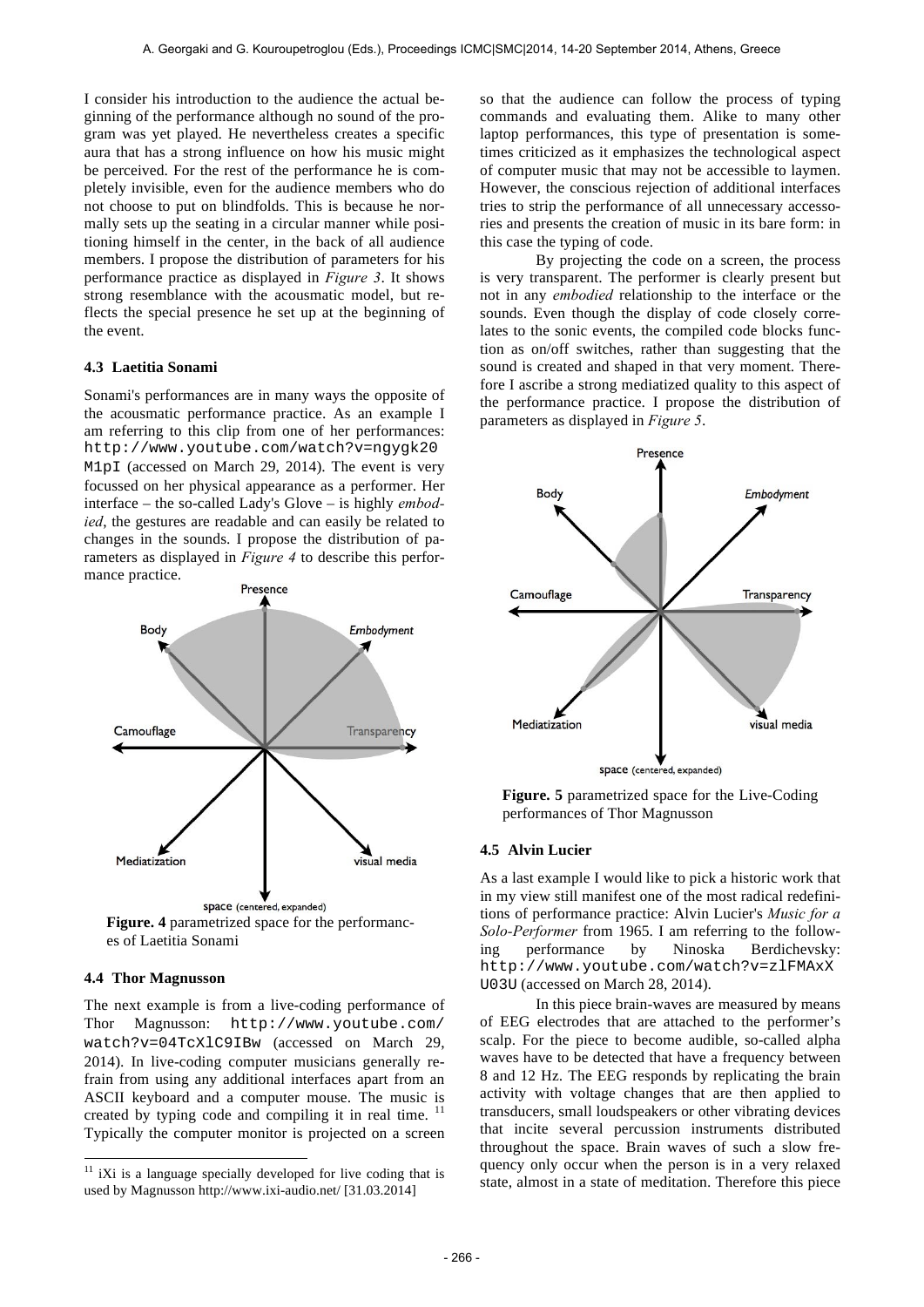presents an example where a constellation is constructed between performer, interface and sound generation that inverts the behavior of traditional instruments. For the work to resound, utmost passivity is required on behalf of the performer. As performance situations are often exciting for performers, the production of alpha waves can be seen as a 'virtuosity in passivity', which stands in contrast to traditional sound production where an increase of sound production is always allied to a reciprocal increase of physical involvement.

In this case I found it difficult to decide whether to describe the interface as fully embodied or not at all. From a technological point of view it is clearly a fully embodied interface. On the other hand it is impossible to recognize any correlations between the bodily actions and the sonic result. Therefore I consider both descriptions equally valid, even though I personally prioritize the former.



**Figure. 6 and 7** parametrized spaces for the performances of *Music for a Solo-Performer* by Alvin Lucier

### **5. EVALUATION**

The proposed parametric spaces give a good graphic impression of the relevant aspects of a given performance practice. Also when comparing different graphic distributions of parameters it is immediately evident which performances are based on similar aesthetics. However, as it became evident with the Lucier example, some parameters might be ambiguous which was in this case hard to resolve. Also – as with all types of analysis – the decision which parameters to give what amount of weight asks for discussions and can be interpreted differently. However, every analysis is a personal interpretation. Therefore it would be inappropriate to expect identical results from a variety of users that are using the same method.

Visual media are often an important element in performances. With the given distribution of parameters, the function of the visual media component is not clearly described. In the case of Magnusson, the visual element enforces the transparency of the performance by displaying the code that is typed in and compiled by the performer. In other situations the video can take on a completely different function, as for example in performances by Laetitia Sonami where she uses live manipulated projections. In this instance, the function of the visual media supports the *embodiment* aspect of the performance.

For a precise analysis of the visual aspect a separate parametric space would have to be defined in order to adequately show its function. For an analysis where the precise function of the visual media is not the focus of attention, the model proposed above would still suffice.

## **6. SUMMARY**

In response to a large number of different performance practices that have occurred in electronic music, this paper proposes a parametric space as a means to approach an analysis of performance practices with the goal of getting a better understanding of the underlying aesthetic preferences. At first two major tendencies have been identified, the *centripetal-* and the *centrifugal-*models. On their basis seven parameters have been derived which have then been complemented by an eight one for the indication of visual media.

The distributions of parameters for the discussed examples show suggestively which aspects of performance are of relevance in a given case. Similar shapes make evident which performance practices pursue a similar aesthetic. The parametric space seems to be a good alternative to fixed categories of performance practices, as the latter render many aspects invisible while the former is capable of displaying subtle details, while also showing group characteristics when several examples are compared.

How performance situations with more than one performer can be grasped is still open for investigation. As mentioned above, an indication of the function of visual media asks for further elaboration, if it plays a prominent role in the work at hand.